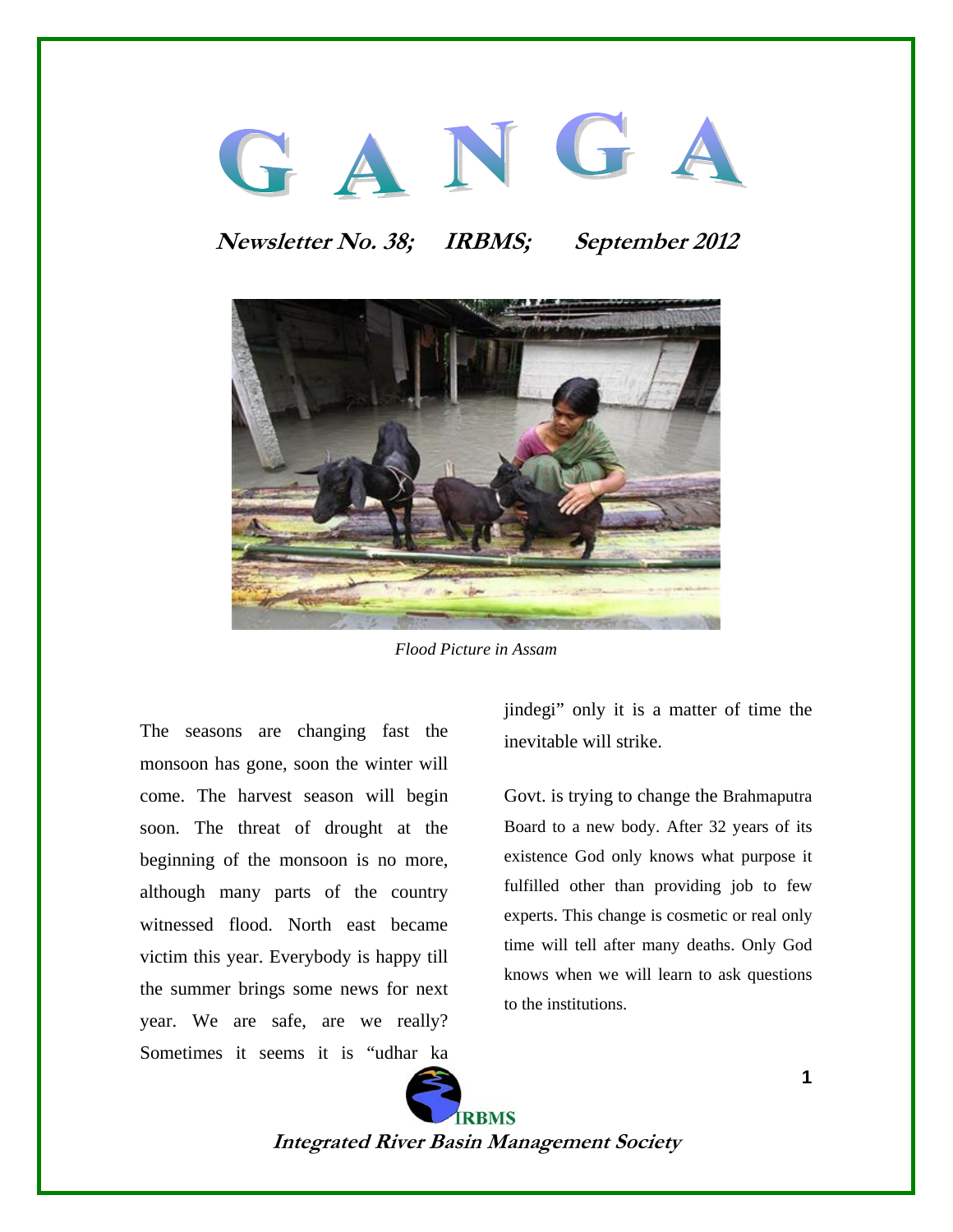The new age consumerist development paradigm has not left anybody even the Great Nile River is facing problem. Interestingly Europe has fewer problems with its rivers, why? The time has come to search answers for many such questions as our rivers are the veins and arteries of our country. Can we afford to keep quite when they are severely affected?

### *NEWS*

## **Govt. Plans to restructure Brahmaputra Board**

Against the backdrop of frequent floods in Assam and allegations of its failures to deal with the situation, the Centre has decided to restructure the Brahmaputra Board and turn it into a body to develop and manage water resources of the entire northeastern region. The Water Resources Ministry has sought feedback of Chief Ministers of the seven northeastern states on the draft proposal to restructure the Board.

Government may bring in a new legislation to transform the Brahmaputra Board into the Brahmaputra River Valley Authority and replace the current Brahmaputra Board 1980 Act with the proposed one. A review of the functioning of the Brahmaputra Board reveals that it did not have a mandate to provide a strong framework for the holistic

development of the Brahmaputra river. The Board failed to build up competent engineering cadre to support its activities which remained largely concentrated in the state of Assam. According to the draft, the proposed Authority will be mandated to coordinate development and management of water, land and related sources to maximise economic and social welfare without compromising the ecosystem of the Brahmaputra valley.

It will have two parts - a policy making apex council and an executive wing. The Council will be headed by Union Water Resources Minister as Chairman and comprise of the Chief Ministers and Ministers for water resources of the NE states. The Executive Board will be responsible for implementing the decisions of the council. The Centre will create a fund, after the authority is set up. The fund will be used to finance the water resources activities in the member states. The Centre will be the custodian of the fund which will be controlled by the Authority, as per the draft proposal.

*(Source PTI)* 

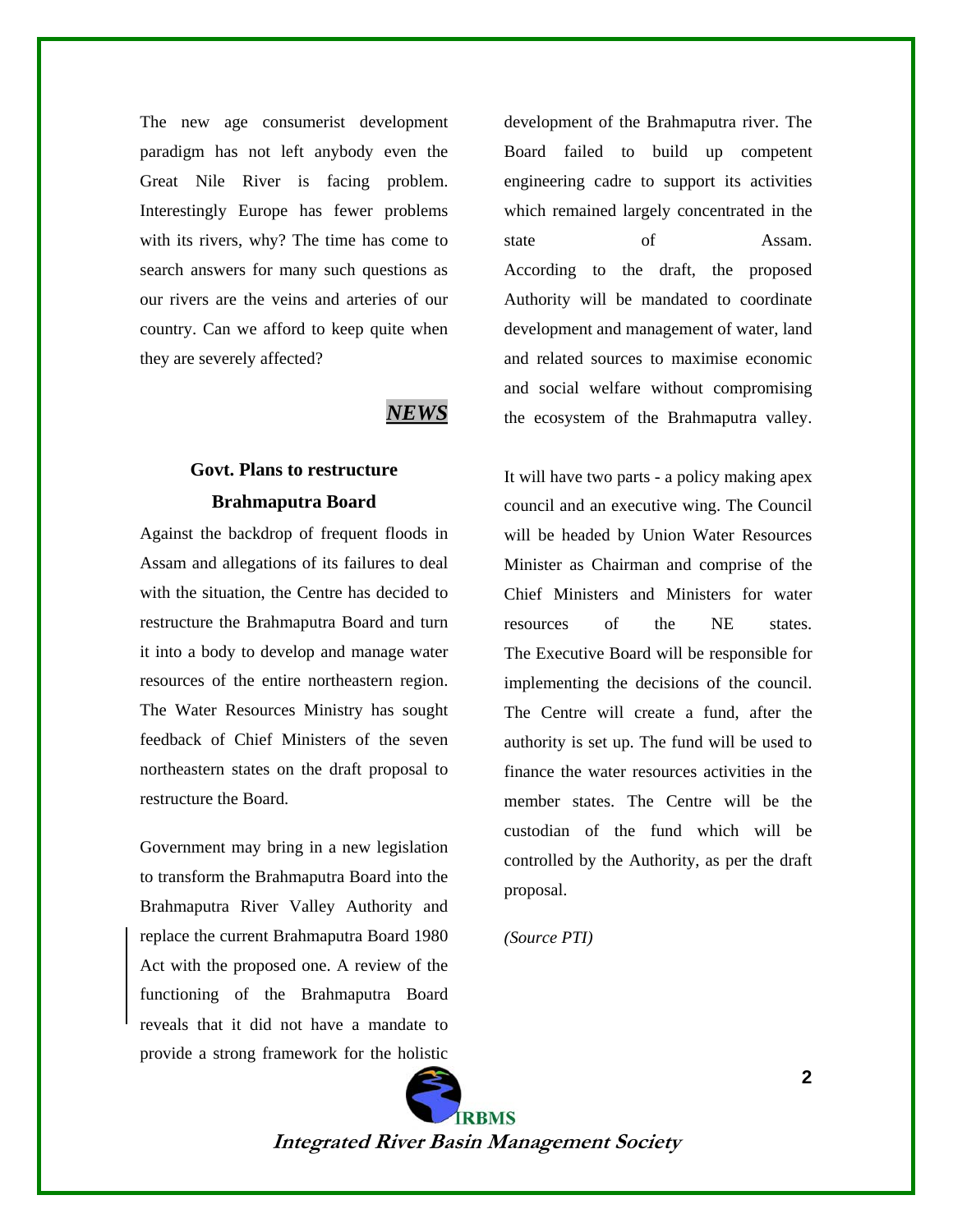#### **Floods in the North East**

Floods and landslides caused by relentless rain in northeast India have killed at least 33 people and displaced more than a million in September 2012. Around 21 persons were killed in landslides and another eight were missing in the mountainous state of Sikkim, said state government spokesman.

Assam is still recovering from deadly floods that hit the tea-growing state in July, eight people were killed and 20 were missing. Floods displaced nearly one million in that state alone, and many were now sheltering in camps road side, which tend to be built above the land they pass through, a senior official in Assam's disaster management authority said. Four people were buried and killed in mudslides in the state of Arunachal Pradesh, police said.

The military and federal disaster response teams have launched operations to move people to higher ground by helicopter or in rubber boats. Nearly 100 shelters have been opened to accommodate the displaced.

In July, at least 110 people were killed and more than 400,000 people were left homeless in Assam during floods which Prime Minister Manmohan Singh said were among the worst in recent times.

Over the past 60 years, successive governments have built levees along most of the Brahmaputra, which is Assam's main river and is fed by Himalayan snow melt and some of the world's heaviest rainfall. But experts say the embankments are not only poorly maintained but are a bad strategy of flood management. Floods have inundated three national parks in Assam including Kaziranga National Park, where two-thirds of the world's Great One-horned Rhinoceroses live. Some animals have been forced out of the park to nearby hills in this year flood.

 *(Source Reuters)* 

*RIVERS OF INDIA*

## **Rivers Of Bihar & Jharkhand**  *Subarnarekha*

Subarnarekha is another very important river not only of Jharkhand but also of the whole eastern India. It passes through Jharkhand, West Bengal and Odissa. 'Subarnarekha' means the Streak of Gold. Large stretch of this river passes through the forest covered, mineral rich and tribal areas of Chotonagpur Plateau.

Subarnarekha originates near Nagri village in Ranchi district of Jharkhand at an elevation of 600 m. The total length of the river is about 395 km. The Subarnarekha



**Integrated River Basin Management Society** 

**3**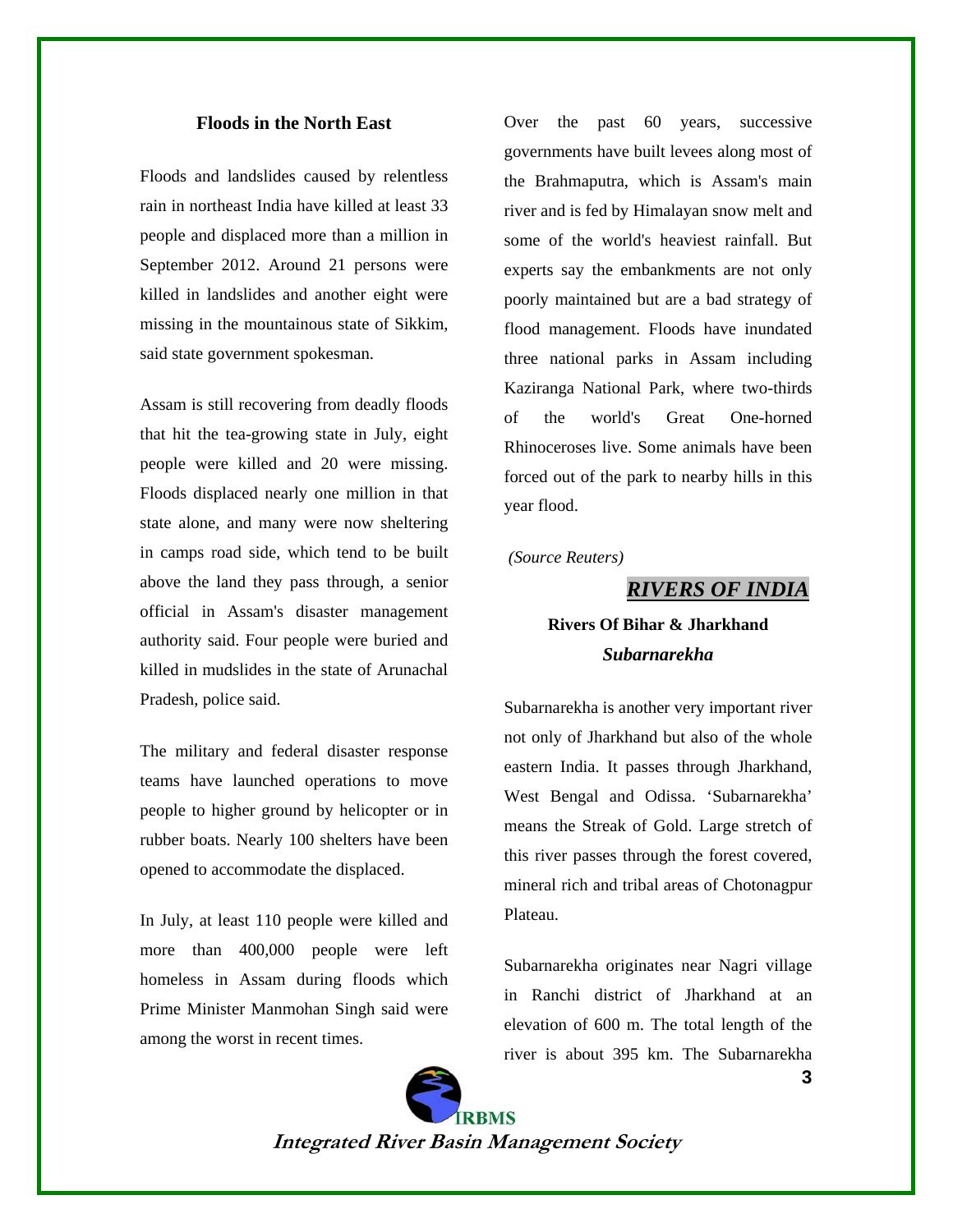River basin is elongated in shape. It is bounded on the North-West by the Chhotnagpur Plateau, in the South-West by Brahmani basin, in the South by Burhabalang basin and in the South-East by the Bay of Bengal.

The total catchment area of the basin is 18,951 sq.km. It passes through, Jharkhand, West Bengal and Odissa. The state-wise distribution of the catchment area is;

| <b>Name of State</b> | <b>Catchment</b><br>Area(sq. km) | Percentage<br>of total |
|----------------------|----------------------------------|------------------------|
| Jharkhand            | 13,590                           | 71.7                   |
| Orissa               | 3,201                            | 16.9                   |
| West Bengal          | 2,160                            | 11.4                   |
| Total                | 18,951                           | 100.0                  |

Major part of the Subarnarekha River is in Jharkhand. It has 6 tributaries namely, Kanchi, Karkari, Kharkai, Raru, Garru and Dulang. - Kharkai is longest and Raru is smallest.

The basin is highly undulating due to underlying geological formations. The formations of the basin area are (i) Pre-Cambrian or Archaean (ii) Tertiary and (iii) Alluvium plains. Out of these, Pre-Cambrian formations mostly cover Jharkhand and

West Bengal regions and Tertiary and Alluvium plains cover the basin area in Odissa. The Archaean formations mostly comprise Gneiss, Mica-schist, Phyllites, Dolomites and Granites. This region contains some of the richest coal and ore deposits like iron, bauxite, uranium etc. Jamshedpur one of the oldest integrated steel plan situated on the bank of Subarnarekha. Different tribal societies thrived in this basin since thousands of years. Subarnarekha is the lifeline of tribal communities inhabiting the Chhotanagpur belt. These communities made a living out of the forest produces, agriculture along the river flood plain and river's gold and fish. In the present era Subarnarekha basin is another natural resource rich river basin with large numbers of poor tribal population.

It is another river with very high pollution, those of domestic, industrial or radioactive pollution. Subarnarekha's rich resource base has spelled doom for the basin. Between Mayurbhanj and Singhbhum districts, on the right banks of the Subarnarekha, are the country's richest copper deposits. The proliferation of unplanned and unregulated mining and mineral processing industries has led to severe ecological and environmental damages of the region. Improper mining practices have led to uncontrolled dumping of overburden and

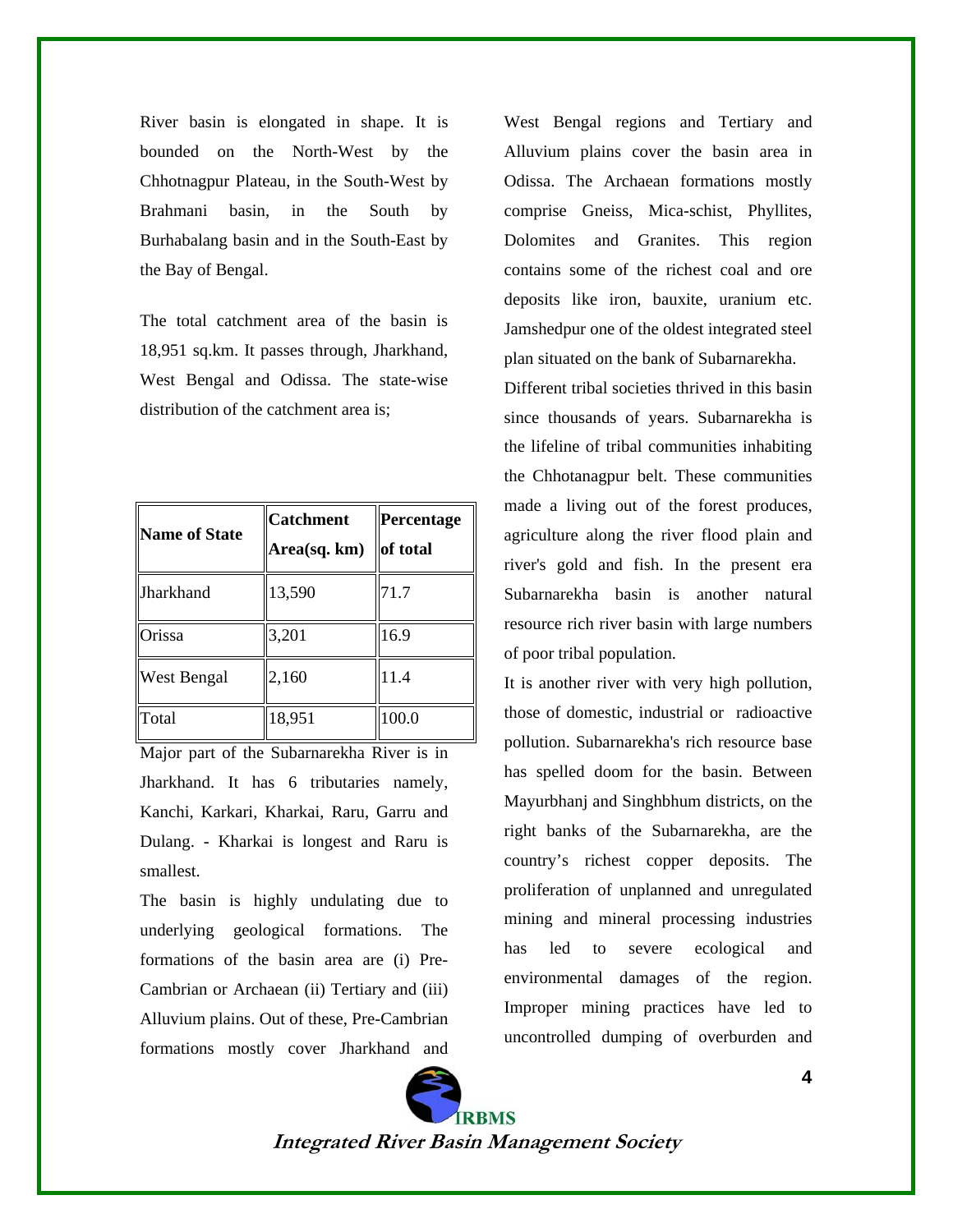mine tailings. During monsoons, this exposed earth flows into the river, increasing suspended solid and heavy metal load in the water, silting the dams and reservoirs.

Quarrying of construction material, such as granite, basalt, quartzite, dolerite, sandstone, limestone, dolomite, gravel, and even sand, has created vast stretches of wasteland in the river basin. Used and abandoned mines and quarries are a source of mineral wastewater and suspended solids.

Subarnarekha also has to bear radioactive waste that enters the river through seepage from tailing ponds of the Uranium Corporation of India at Jadugoda. It has three productive uranium mines, all within a 5 km radius of Jadugoda.

 After mining uranium is extracted and processed to prepare 'yellow cake', as fuel of nuclear plants. The remnants are effluents comprising radioactive products are mixed into slurry and pumped into tailing ponds. Overflow and seepage from the tailing ponds ultimately ends into the streams that feed Subarnarekha. These radiations pose the greatest threat to human health. Around 5,000-6,000 families of local tribals, including the fishing community, residing on the riverbanks from Mango in Jamshedpur to Bharagora, are exposed to this severe river's pollution. Oil and slug deposits on the riverbed deter the growth of moss and fungi, vital food for fish, hindering the movement of different fish species from the Bay of Bengal. Even sweet water fish die in large numbers during their breeding season. Reports reveal that villages in the region around Ghatsila are suffering from skin diseases. The male fertility rate has also declined. Unfortunately, people have not been active in protecting the river as yet, when they could do well and take an example from other social movements in other river basins.

#### **Ganga the Eternal River**

#### *Part-35*

#### *The Ganges Delta*

The geological history of the Ganga-Brahamaputra delta is very interesting. After passing through the alluvial plains of UP and Bihar, the Ganga river enters the delta region and finally meets the sea in the Bay of Bengal. The Brahmaputra River draining from the northeast joins the Ganga, and together they constitute this vast delta region. The Ganges- Brahmaputra river systems together transport  $\sim 1x10^9$  t/yr of sediment. It is the world's largest sediment load carrying systems. The Bengal basin acts as a large deposition place for this huge

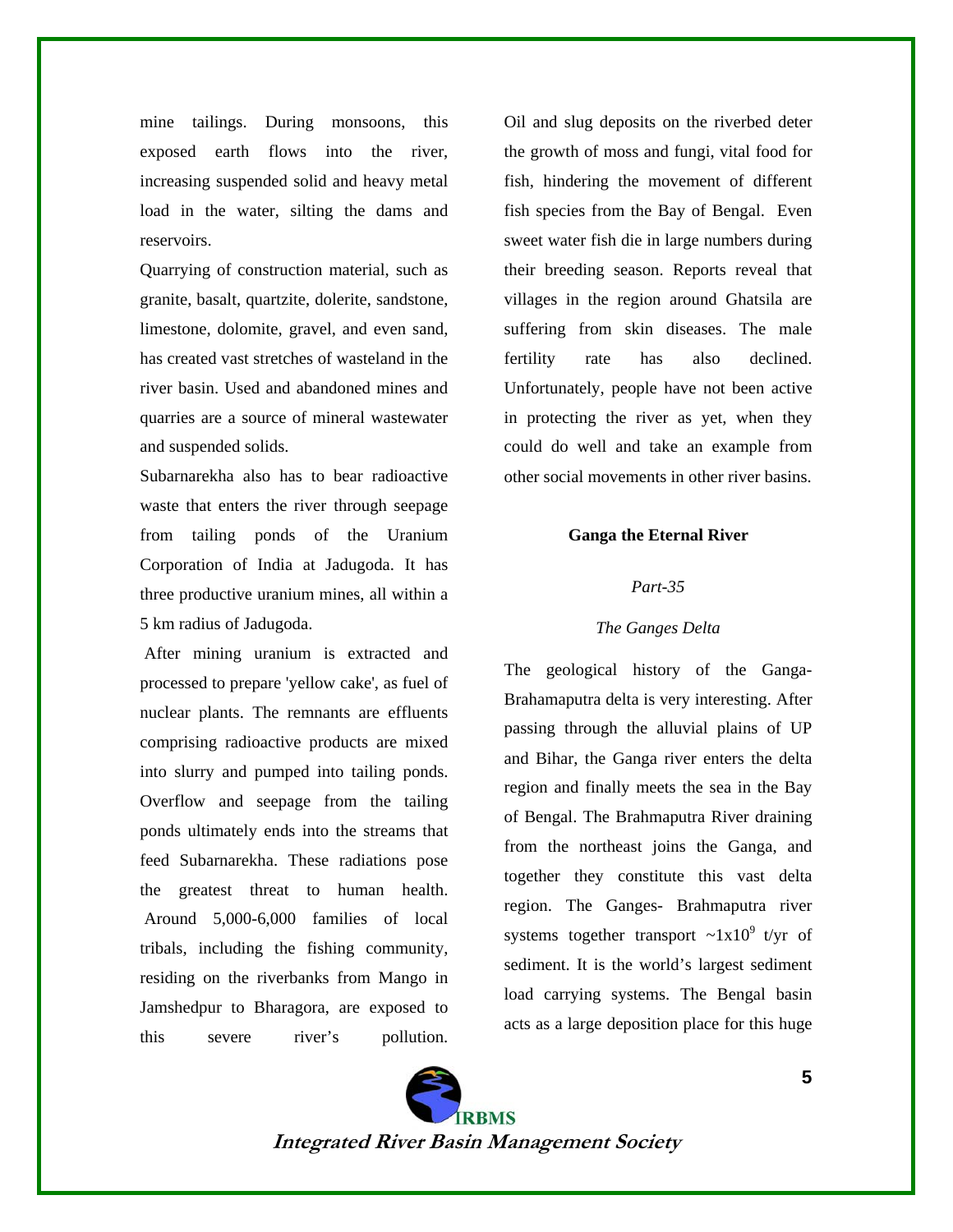sediment dispersal system, about 80 % of which is delivered during the monsoon.

The geomorphology of the Lower Ganga Plain is having three major landforms – (three major landforms may be demarcated as  $1, 2,3$  or (i) (ii) (iii) Uplands, Old Fluvial/deltaic plains and young fluvial plains. Due to reactivation of some basement faults and tectonic subsidence, the eastern and western subunits of the tectonic shelf were sites of active transgression during 2 million years before present and around 7000-6000 years before present. Uplift of these subunits at different times triggered regression in the Holocene, during last 11700 years which controlled the timing of soil formation of the sub-units.

The modern Bengal Basin comprises ~105,000 km2 of lowland floodplain and delta plain deposits and is bounded by Tertiary highlands. Within the Bengal Basin, the Madhupur Terrace and Barind Tract of Bangladesh are uplifted alluvial deposits of Pleistocene age (25,00,000 year B. P.). The seaward extent of the Ganges-Bramhaputra deltaic deposits is marked by the base of the under water delta fore-sets.

 The initial delta formation began at 11000 years B.P when rising sea level led to backflooding of the low land surface and trapping of river borne sediment started, an event marked by transition from alluvial sands or Pleistocene laterites to overlying mud that contain estuarine shells and wood, along with thick valley-fill deposits. The thick estuarine deposits and the persistence of the intertidal facies indicate that sediment supply to the delta system has been sufficient to infill accommodation created by the rapid sea-level rise.

Sediment discharge has probably varied significantly under different climatic regimes since ~11 ka. Goodbred & Kuehl (2000) estimated a mean load of 2.3x109 t/yr for the period  $11000-7000$  year B.P., which is more than twice the present day load of  $\sim 1x10$  9 t/yr. The intensification of the southwest monsoon increased more rainfall and precipitation conditions, regionally and increased discharge in the river. Late Quaternary Bengal Basin sediments show high smectite-kaolinite concentration during the early Holocene period around 10,000 year B.P. and this appears to reflect enhanced chemical weathering under warmer and more humid conditions .

Williams & Clarke (1984) also found evidence for 20-30 m of floodplain incision along the Ganga tributaries during this time, & Pratt *et al*. (2002) suggested strong incision in Himalayan valleys during this

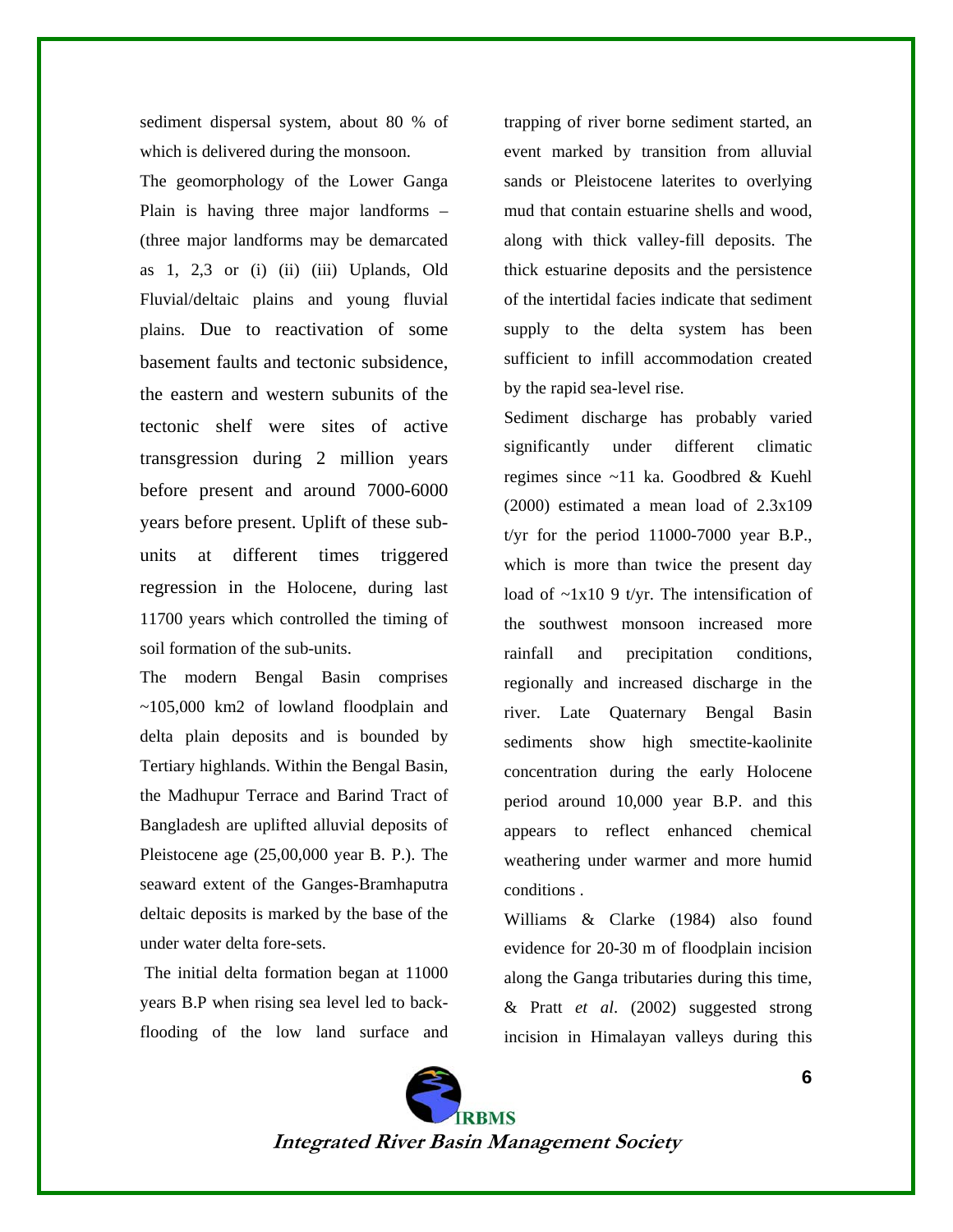period. The sediment load was extremely reduced prior to 15000 year B.P. because of the dominance of the dry northeastern monsoon, causing lower discharge. Recent studies have identified two phases of major fluvial influx in the Bay of Bengal around 11500 year B.P. and 9500 Year B.P. These variations have been related to monsoonal intensification at around 9500 year B.P.

Stratigraphic development of Bengal basin has been controlled by sediment supply and the active tectonics. The interplay between the two has resulted in unique and differing stratigraphies within the delta system . In the northeastern part of the delta, where tectonic processes are most active, the presence of sub-basins favors the dominance of fine grained floodplain deposits. In the western part of the delta, sandy alluvial deposits dominate the stratigraphy due to fewer tectonic features. Fluvial processes dominate this part of the delta, but channel migration and avulsion tend to erode the fine grained floodplain deposits. In the southern delta region, presence of the estuary played a vital roll. A mix of fine and coarse grained facies with the muddy deposits was preserved during early Holocene sea-level rise. Overall, the presence of individual stratigraphic sequences in the same delta system emphasizes the importance of local basin factors in modifying the delta

architecture. Additional controls are applied by the river systems and earthquakes. A long history of delta switching in the Bengal basin has been related to channel avulsion of the Ganges and Brahmaputra rivers.

*(Source: Late Quaternary Geology And Alluvial Stratigraphy Of The Ganga Basin by R. Sinha etal)* 

## *SPECIAL FEATURE*

## **Best Practices in the Nile River Basin**  *Part-I*

After the Mekong River Basin Water Sharing story we felt to share the story of some of the best practices of River Nile. The great Nile is the cradle of Egyptian civilization is generally regarded as the longest river in the world. The Nile has been the lifeline of civilization in Egypt since the Stone Age. It is 6,650 km long, north-flowing River in north-eastern Africa. It runs through the ten countries of Sudan**,** South Sudan**,** Burundi**,** Rwanda**,**  Democratic Republic of the Congo**,**  Tanzania**,** Kenya**,** Ethiopia**,** Uganda and Egypt**.** The Nile has two major tributaries, the White Nile and Blue Nile. The White Nile is longer and rises in the Great Lakes region of central Africa, with the most distant source still undetermined but located